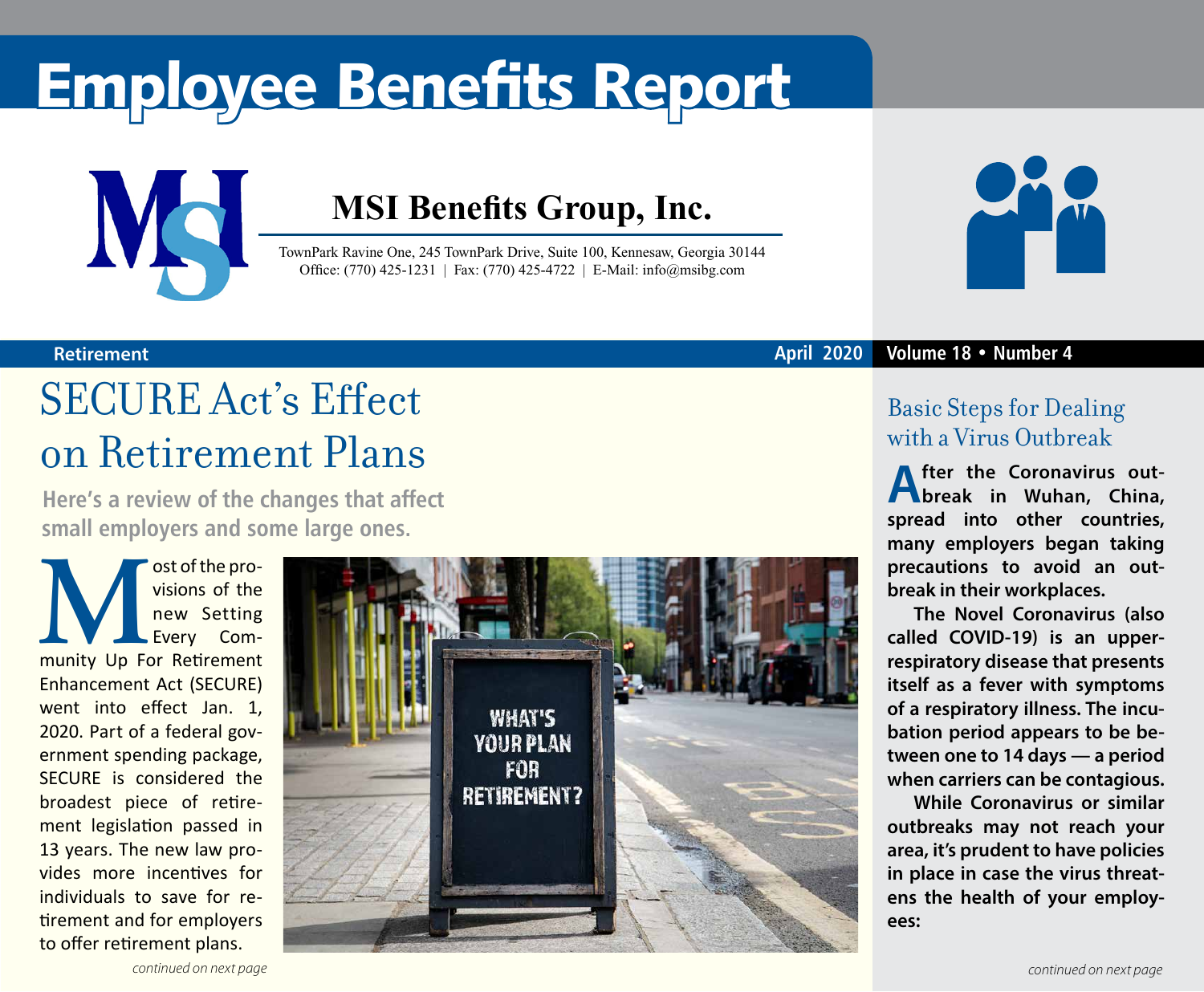#### **The Effect on Employers**

The following changes affect small employers and some large employers:

**Part-time workers gain access to 401(k) plans:** Formerly, only full-time employees were allowed to participate in 401(k) retirement savings plans. SECURE allows longterm, part-time workers to participate in 401(k) plans if they have worked more than 1,000 hours in one year, or 500 hours a year for three consecutive years.

**Small business gets tax credit for starting retirement plans:** Employers with up to 100 employees can receive a minimum tax credit of \$500 and maximum credit of \$5,000 for starting a retirement plan. The credit is good for the three-year period beginning after Dec. 31, 2019, and applies to SEP, SIMPLE, 401(k) and profit sharing types of plans. An additional credit of up to \$500 is available for retirement plans that include automatic enrollment.

**Easier to form multiple employer plans:**  Beginning in 2021, employers from different industries can open a retirement plan by using an open multiple employer plan (MEP). This allows a group of small employers to pool their buying power in order to obtain low-cost, high-quality retirement plans. SE-CURE also eliminates the Internal Revenue Service's (IRS) "one bad apple" rule, which penalizes all employers participating in an MEP if one employer fails to satisfy the MEP tax qualification rules.

**Easier to offer annuities:** Annuities are insurance policies that convert retirement savings into income. While pension plans commonly use annuities, they have not been as popular as 401(k)s. With SECURE, some of the fiduciary requirements used to vet companies and products before they can be included in a plan have been removed. This makes it easier for employers to let employees convert their savings into guaranteed lifetime income through annuities. The new rules also protect employers from being sued if the plan's insurer doesn't make the annuity payments.

**Raises the cap for auto enrollment:** Employers who auto enroll employees into retirement plans now can gradually withhold as much as 15 percent of an employee's salary — up from 10 percent.

#### **The Effect on Individuals**

The following changes affect individuals who have employer-sponsored plans or Individual Retirement Accounts (IRAs):

**Stretch IRAs eliminated:** It's no longer legal to have a "Stretch" IRA. Previously, if you named anyone other than your spouse as the beneficiary of your IRA, that beneficiary could choose to let the money in the IRA grow tax-deferred and pass the remaining amount to his or her children. The new legislation requires non-spouse beneficiaries to withdraw all the money in the IRA within 10 years of the IRA holder's death. Exceptions to the rule include assets left to a surviving spouse; a minor child; a disabled or chronically ill beneficiary; and beneficiaries who are less than 10 years younger than the original IRA owner or 401(k) participant.

**Required Minimum Distribution (RMD)** 

- Instill confidence by announcing that **the situation is being monitored. Alert employees impacted by a virus outbreak, but do not feel you must be the expert about the disease. To avoid misinformation, it's best to direct them to information provided by government agencies such as the Centers for Disease Control and Prevention.**
- **K** Encourage all employees to use their **paid sick leave and paid time off if they feel ill. Managers and supervisors should be trained to send employees home if they are sick.**
- **K** Consider temporarily suspending trav**el directly to an infected region. The Occupational Safety and Health Act allows employees to refuse to work when there is a reasonable belief there is risk of imminent death or serious injury.**

**age changed:** Previously, individuals were required to take distributions from their IRAs or 401(k)s at age 70½. Under the new law, individuals who are not 70½ at the end of 2019 can now wait until age 72 to begin taking distributions. This allows investors additional time to allow their retirement accounts to grow without being depleted by distributions and taxes. If you turned age 70½ in 2019 and have already begun taking your RMDs, experts recommend you continue to take your RMDs. A tax advisor can tell you if the IRS provides further guidance regarding 2020 distributions.

**Longer time to make IRA contributions:**  Individuals can now contribute to an IRA af-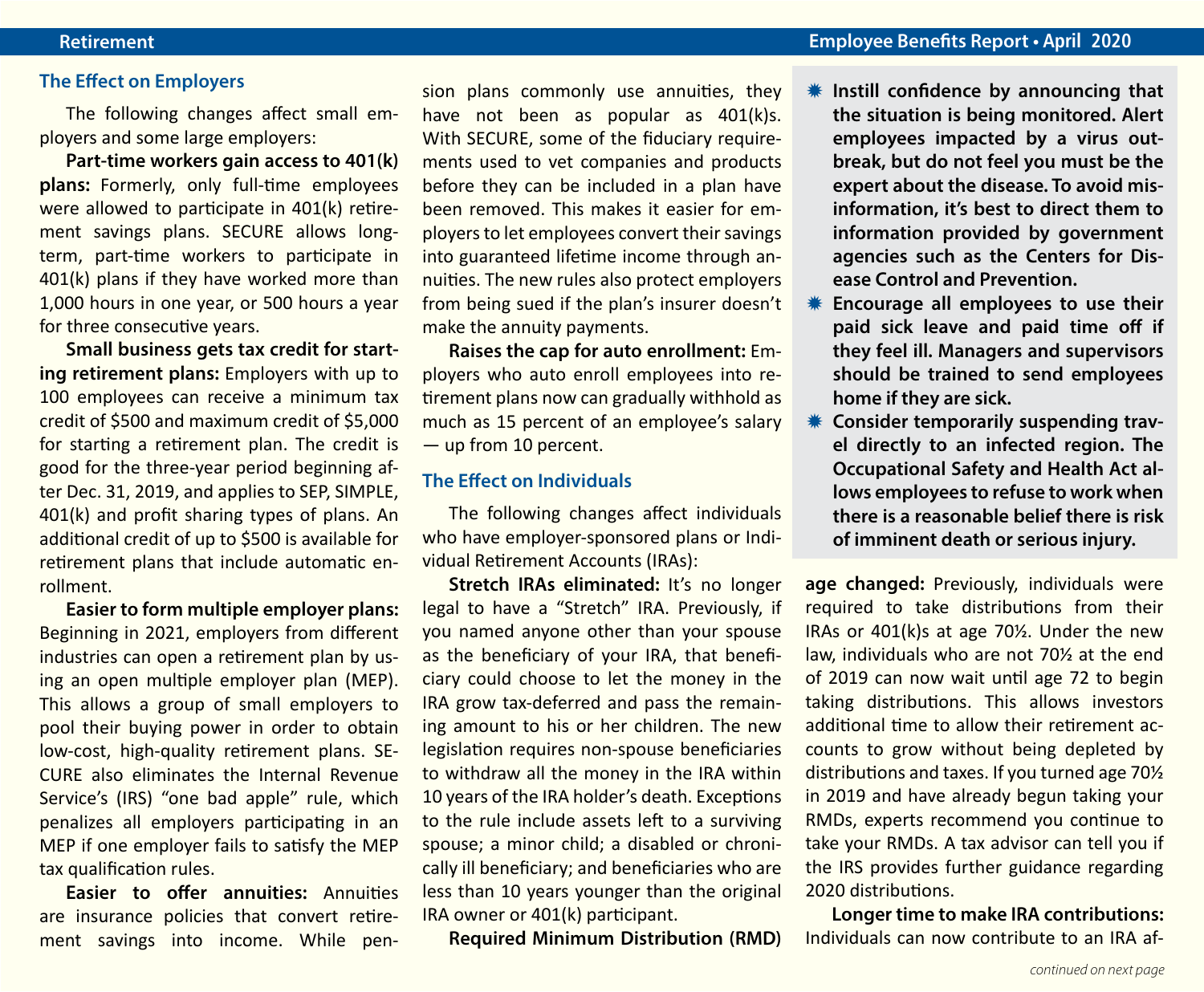#### **Employee Benefits Report • April 2020 April 2020 Health/Retirement Compliance**

ter age 70½, the same as they can with 401(k)s and Roth IRAs — as long as they are still working. This change doesn't apply for tax year 2019. It will be effective for tax year 2020 contributions and individuals can make their tax year 2020 contribution until April 15, 2021.

**More time for Roth Conversions:** A Roth IRA, unlike a traditional IRA, allows tax-free withdrawals as long as the individual meets certain requirements. Plus, there are no RMDs. The goal of a Roth conversion is to convert taxable money in an IRA into a Roth IRA at lower tax rates today than are expected in the future. While individuals can do Roth conversions after they start RMDs, the process is harder. Therefore, individuals now have an additional two years to make Roth IRA conversions without having to worry about the impact of required distributions.

**Some early withdrawals allowed:** SECURE allows investors to make an early withdrawal of up to \$5,000 from a retirement account without penalty in the event of the birth of a child or an adoption. Formerly there was a 10 percent penalty for early withdrawals.

## ERISA Compliance for Small and Large Employers

**Despite its name, Employee Retirement Income Securities Act (ERISA) regulations apply not only to retirement plans, but to all "welfare" plans, including health benefits.** 

RISA became law in 1974 and is intended<br>to safeguard participants' pension and<br>welfare benefits. With the passage of the<br>Affordable Care Act in 2010, more focus is<br>directed to both health and welfare benefits. to safeguard participants' pension and welfare benefits. With the passage of the Affordable Care Act in 2010, more focus is directed to both health and welfare benefits.

Benefits that are subject to ERISA include employer-sponsored welfare plans such as:

- **Wedical, surgical or hospital care**
- $*$  Sickness, accident, disability or death benefits
- **\*\*** Unemployment benefits
- Y Vacation benefits
- $*$  Apprenticeship and training programs
- **\* Day care centers**
- $*$  Scholarship funds
- **\*\*** Prepaid legal services
- **WE** Holiday or severance pay
- **\*** Retirement plans

ERISA regulations apply to any employer who offers benefits for two or more employees. Organizations exempt from ERISA include churches and government entities, as well as employers who offer plans maintained to comply with workers' compensation or disability that fall under a statutory exemption status.



#### **Small and Large Employer Responsibilities**

Regardless of size, employers who offer benefits have three primary administrative requirements under ERISA. Much of this work usually is handled by the plan administrator: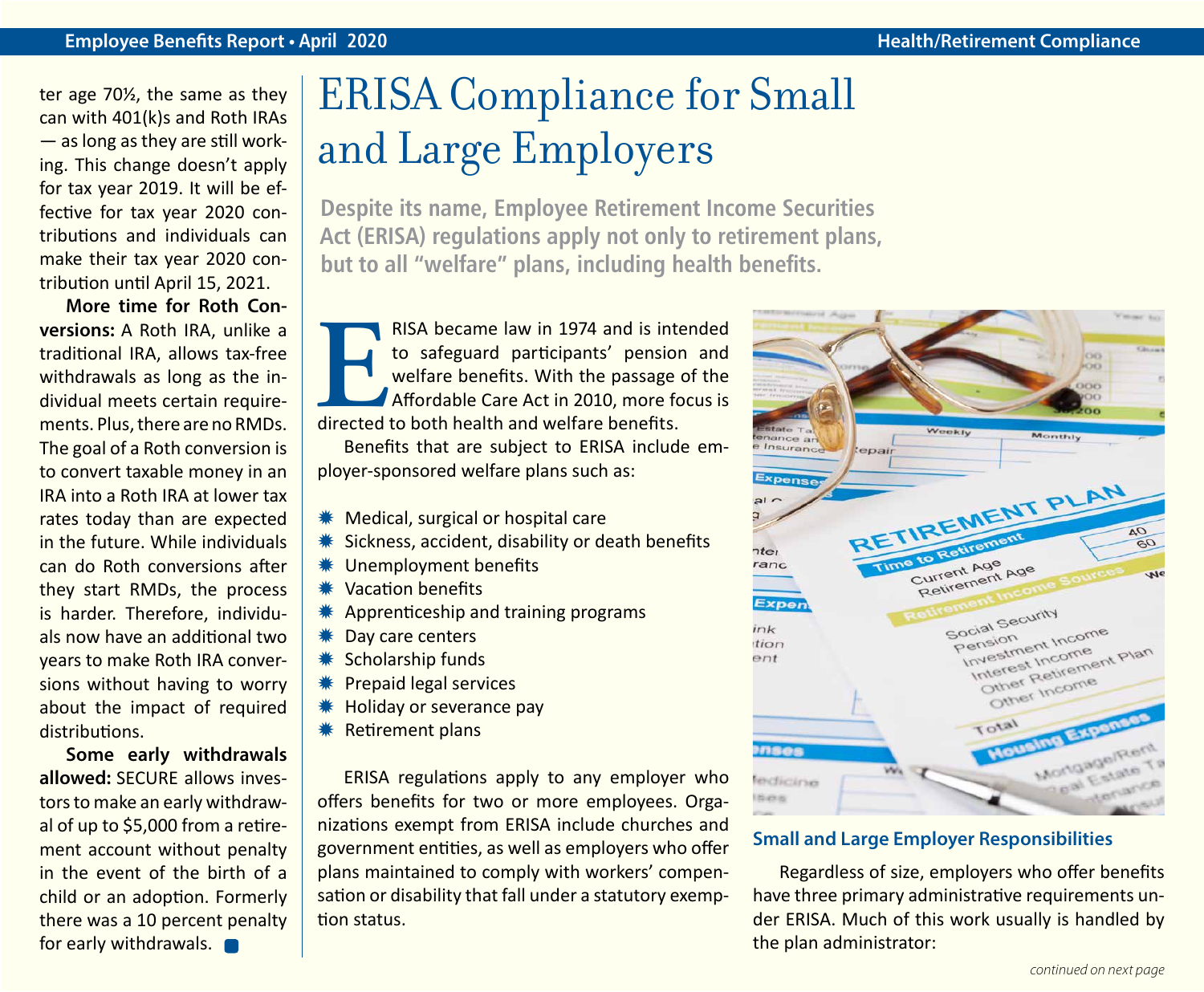- **\# The U.S. Department of Labor (DOL)** and the Internal Revenue Service (IRS) require plans to submit certain documents including a summary plan description that describes the coverage levels and claims procedures of your plan. Plans also are required to report when modifications (such as increased or decreased coverage, for example) to the plan have been made.
- ERISA requires plan administrators share information with the plan participants and the DOL upon request. Plan participants can get a wide array of information ranging from coverage levels to financial information.
	- $*$  For welfare plans, it's easiest to distribute the information at orientation for new hires.
	- $*$  Be aware that the requirements for retirement plans are different and can have an impact on a long list of retirement plan features including fiduciary responsibility and reporting and disclosure requirements.
- Plan administrators must establish a claims procedure to process claims for benefits and provide information to a participant when the participant's claim has been denied.

#### **Small Employers**

The DOL requires small employers to provide a financial statement that describes the plan's financial condition. Small employer plans can fulfill that obligation by filing a DOL Form 5500 (or Form 5500-SF) with attachments.

Small employers who have a 401(k) program (or other retirement plan) that is insured or self-insured must fill out a Form 5500. Form 5500 is a report that businesses must file annually so as to provide the IRS and DOL details about the company's employee benefit plans, including information about investments, operations and conditions of the plan.

#### **Large Employers**

Employers with 100 covered participants at the start of a plan year must fill out Form 5500.

#### **Penalties**

The Employee Benefits Security Administration, an agency of the DOL, enforces ERISA regulations. Here are some of the penalties.

- $*$  Failure to provide a summary plan description (SPD) of your benefits can cost an employer \$1,176 per failure.
- **\*** Failure to furnish information requested by the DOL penalty is up to \$159 per day.
- $*$  Failure to file the plan's annual report (5500 filing) could cost an employer \$2,233 per day.

### How to Conduct a COBRA Self Audit

**To help avoid an audit, or to be prepared in case an audit is ordered, it's best to conduct a self audit.**

The Consolidated Omnibus Budget Reconciliation Act (COBRA) offers employees who lose health coverage due to certain life events an opportunity to temporarily continue their coverage. To ensure that employers ciliation Act (COBRA) offers employees who lose health coverage due to certain life events an opportunity to temporarily are following the correct COBRA administration practices, policies and procedures, the Internal Revenue Service (IRS) may conduct an audit of an employer's program. To help avoid an audit, or to be prepared in case an audit is ordered, it's best to conduct a self audit.

COBRA guarantees that employees, who were covered under an employer-sponsored group health plan (medical, dental and vision), and their families, will not lose coverage due to a qualifying event. A qualifying event for an employee could include retirement, termination of employment (other than by reason of gross misconduct), reduction in hours, death or entitlement to Medicare benefits. A qualifying event for family members could include divorce or legal separation from the covered employee or loss of dependent child status. Coverage is generally continued for 18 to 36 months, depending on the circumstances.

COBRA rules apply to employers who have 20 or more full-time employees or a combination of fulland part-time employees on more than 50 percent of typical business days in the prior year. COBRA rights are offered to employees, their spouses and depen-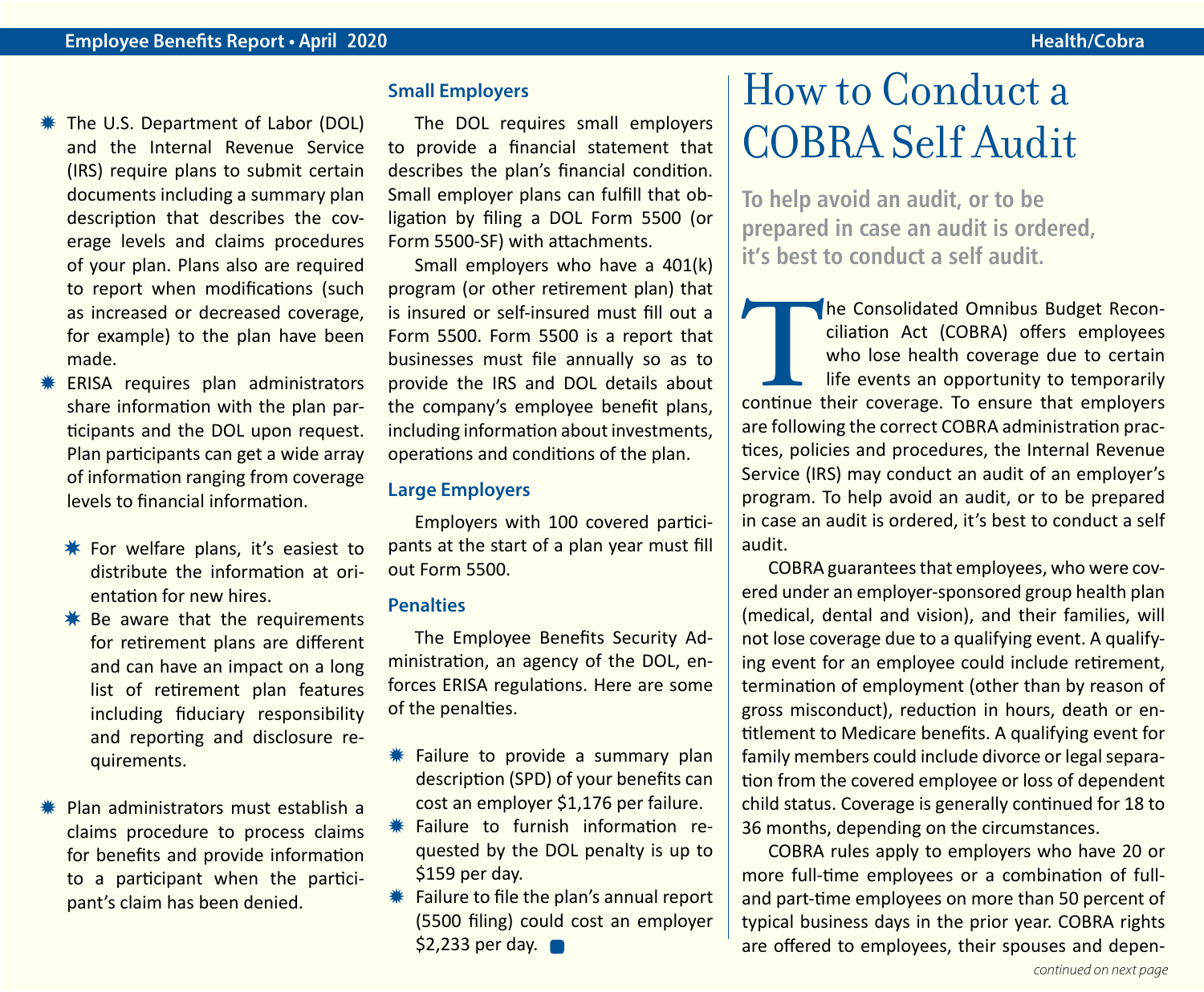#### **Health/Cobra Employee Benefits Report • April 2020**

dent children. To determine whether you technically have 20 employees, experts recommend counting each part-time employee as a fraction of a full-time employee and adding those part-time hours to get a total, then dividing by the number of hours required to be deemed full time (usually 30 hours). Some states, however, have laws that are similar to COBRA and include companies with fewer than 20 employees. Your state labor agency will be able to advise you of these rules.

#### **Checklist**

It can be a challenge to stay in compliance with COBRA. The law requires an extensive knowledge of COBRA rules, as well as managing time-intensive manual processes; dealing with data errors; and staying current with mandatory deadlines.

Failing to comply with the rules can be costly. The IRS imposes an excise tax of \$100 per qualified beneficiary, but not more than \$200 per family, for each day an employer is in the noncompliance period. This period begins on the day of failure and ends on the day of correction, or, if earlier, six months after the last day of the applicable COBRA maximum coverage period.

For instance, if you failed to tell three families they were eligible for COBRA coverage and the maximum coverage period is 18 months, you could face a potential excise tax penalty of \$438,000 (\$200 per family multiplied by three families for 24 months (18 months plus six months).

Additionally, employer's may be subject to statutory penalties of \$110/day under ERISA,



as well as civil lawsuits and attorney's fees.

Here is a checklist of items to keep on file to be sure you are prepared in the event of a COBRA audit:

- **\*\*** Copy of the employer's COBRA coverage procedures manual
- **\*\*** Copies of standard COBRA coverage form letters sent to qualified beneficiaries
- **\\*** Copy of the employer's internal audit procedures for COBRA coverage
- Copies of all group health care plans
- Details of past or pending lawsuits filed against the employer for failing to provide appropriate COBRA coverage

Here is the information you need to produce if you are being audited:

- **\*** Number of qualifying events which occurred during the year being examined.
- $*$  How qualified beneficiaries are notified of their COBRA rights.
- **\# How the plan administrator is notified** that a qualifying event occurred.
- $*$  The election made by qualified beneficiaries to continue health coverage.
- $*$  The premium paid by qualified beneficiaries for COBRA coverage.
- **\*\*** Copies of federal and state employment tax returns filed during the current period under examination and the preceding year.
- $*$  A list of all individuals affected by a qualifying event (for example, termination, death, etc.) during the current year.
- $*$  A list of all individuals covered on the current and preceding years for each plan (this list also must include all qualified beneficiaries).
- **\*\*** Personnel records with information that includes the name and address of each beneficiary and their qualifying event date, reasons for employment termination, etc.
- $*$  If the employer is denying coverage due to an employee's gross misconduct, the examiner can check to determine if that employee was denied unemployment benefits for the same reason.

It's always prudent to work with your plan administrator or an employment law attorney if you have questions.